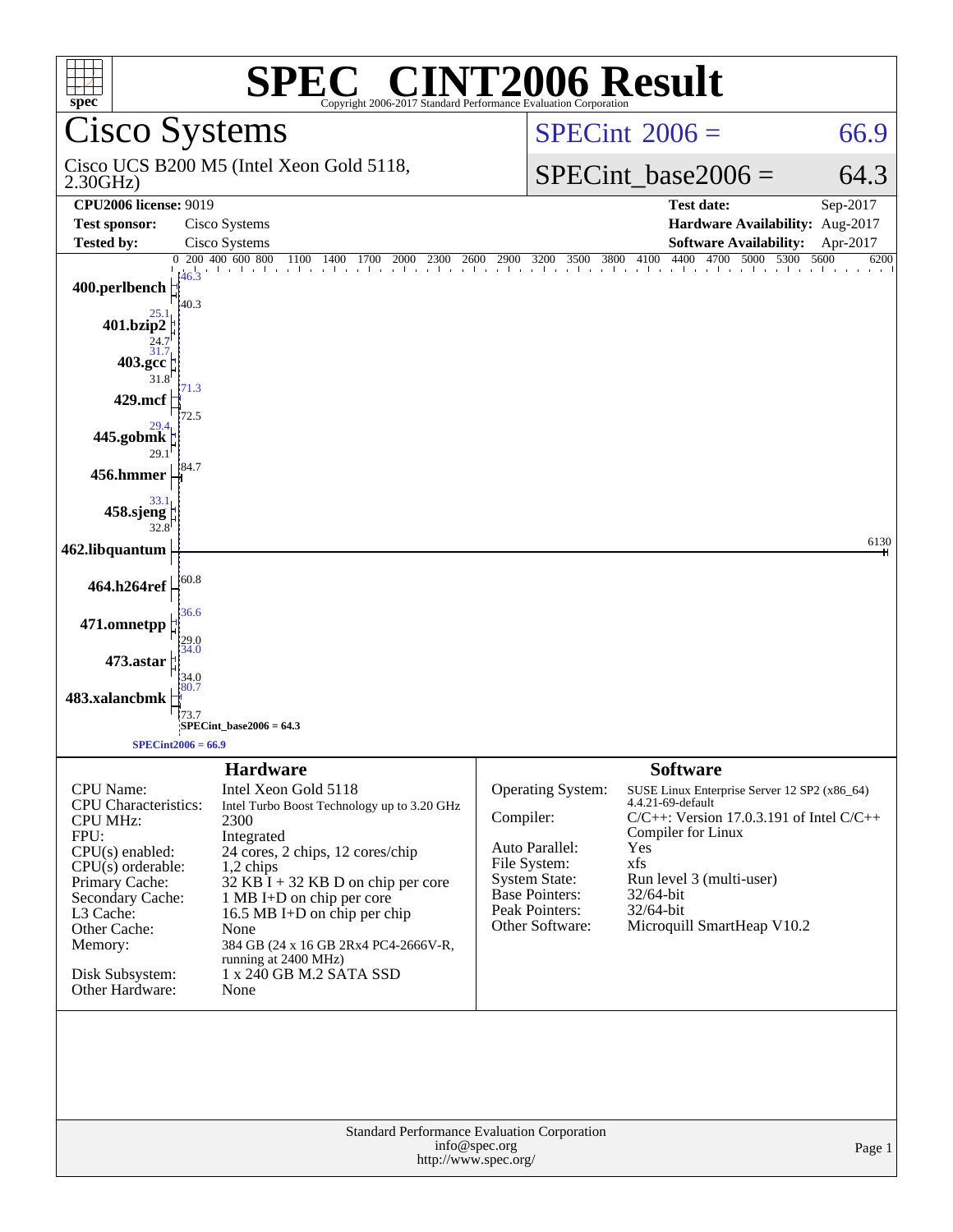

Cisco Systems

2.30GHz) Cisco UCS B200 M5 (Intel Xeon Gold 5118,

**[Tested by:](http://www.spec.org/auto/cpu2006/Docs/result-fields.html#Testedby)** Cisco Systems **[Software Availability:](http://www.spec.org/auto/cpu2006/Docs/result-fields.html#SoftwareAvailability)** Apr-2017

 $SPECint2006 = 66.9$  $SPECint2006 = 66.9$ 

### SPECint base2006 =  $64.3$

**[CPU2006 license:](http://www.spec.org/auto/cpu2006/Docs/result-fields.html#CPU2006license)** 9019 **[Test date:](http://www.spec.org/auto/cpu2006/Docs/result-fields.html#Testdate)** Sep-2017 **[Test sponsor:](http://www.spec.org/auto/cpu2006/Docs/result-fields.html#Testsponsor)** Cisco Systems **[Hardware Availability:](http://www.spec.org/auto/cpu2006/Docs/result-fields.html#HardwareAvailability)** Aug-2017

### **[Results Table](http://www.spec.org/auto/cpu2006/Docs/result-fields.html#ResultsTable)**

|                    | <b>Base</b>    |              |                |       |                |       | Peak           |              |                |              |                |              |
|--------------------|----------------|--------------|----------------|-------|----------------|-------|----------------|--------------|----------------|--------------|----------------|--------------|
| <b>Benchmark</b>   | <b>Seconds</b> | <b>Ratio</b> | <b>Seconds</b> | Ratio | <b>Seconds</b> | Ratio | <b>Seconds</b> | <b>Ratio</b> | <b>Seconds</b> | <b>Ratio</b> | <b>Seconds</b> | <b>Ratio</b> |
| 400.perlbench      | 243            | 40.2         | 242            | 40.3  | 243            | 40.3  | 211            | 46.3         | 213            | 46.0         | 211            | 46.3         |
| 401.bzip2          | 389            | 24.8         | 390            | 24.7  | 391            | 24.7  | 384            | 25.1         | 384            | 25.1         | 383            | 25.2         |
| $403.\mathrm{gcc}$ | 253            | 31.8         | 253            | 31.8  | 253            | 31.8  | 257            | 31.3         | 253            | 31.9         | 254            | 31.7         |
| $429$ .mcf         | 126            | 72.1         | 126            | 72.5  | 125            | 73.2  | 128            | 71.3         | 127            | 71.6         | 130            | 70.3         |
| $445$ .gobmk       | 361            | 29.1         | 361            | 29.1  | 361            | 29.1  | 358            | 29.3         | 357            | 29.4         | 357            | 29.4         |
| $456.$ hmmer       | 110            | 84.9         | 111            | 83.9  | 110            | 84.7  | 110            | 84.9         | 111            | 83.9         | <b>110</b>     | 84.7         |
| 458.sjeng          | 369            | 32.8         | 369            | 32.8  | 368            | 32.9  | 366            | 33.1         | 366            | 33.1         | 366            | 33.1         |
| 462.libquantum     | 3.38           | 6120         | 3.38           | 6130  | 3.37           | 6150  | 3.38           | 6120         | 3.38           | 6130         | 3.37           | 6150         |
| 464.h264ref        | 365            | 60.7         | 364            | 60.8  | 364            | 60.8  | 365            | 60.7         | 364            | 60.8         | 364            | 60.8         |
| 471.omnetpp        | 216            | 29.0         | 219            | 28.5  | 214            | 29.2  | 171            | 36.6         | 168            | 37.2         | 175            | 35.7         |
| 473.astar          | 206            | 34.1         | 207            | 34.0  | 206            | 34.0  | 206            | 34.0         | 207            | 34.0         | 207            | 34.0         |
| 483.xalancbmk      | 93.5           | 73.8         | 94.5           | 73.0  | 93.6           | 73.7  | 85.1           | 81.0         | 85.6           | 80.7         | 85.9           | 80.4         |

Results appear in the [order in which they were run.](http://www.spec.org/auto/cpu2006/Docs/result-fields.html#RunOrder) Bold underlined text [indicates a median measurement.](http://www.spec.org/auto/cpu2006/Docs/result-fields.html#Median)

### **[Submit Notes](http://www.spec.org/auto/cpu2006/Docs/result-fields.html#SubmitNotes)**

The config file option 'submit' was used.

### **[Operating System Notes](http://www.spec.org/auto/cpu2006/Docs/result-fields.html#OperatingSystemNotes)**

Stack size set to unlimited using "ulimit -s unlimited"

### **[Platform Notes](http://www.spec.org/auto/cpu2006/Docs/result-fields.html#PlatformNotes)**

BIOS Settings: Intel HyperThreading Technology set to Disabled CPU performance set to Enterprise Power Performance Tuning set to OS SNC set to Disabled IMC Interleaving set to Auto Patrol Scrub set to Disabled Sysinfo program /home/cpu2006-ic18/config/sysinfo.rev6993 Revision 6993 of 2015-11-06 (b5e8d4b4eb51ed28d7f98696cbe290c1) running on linux-mys2 Wed Sep 27 11:41:07 2017

 This section contains SUT (System Under Test) info as seen by some common utilities. To remove or add to this section, see: <http://www.spec.org/cpu2006/Docs/config.html#sysinfo>

 From /proc/cpuinfo model name : Intel(R) Xeon(R) Gold 5118 CPU @ 2.30GHz 2 "physical id"s (chips) 24 "processors" Continued on next page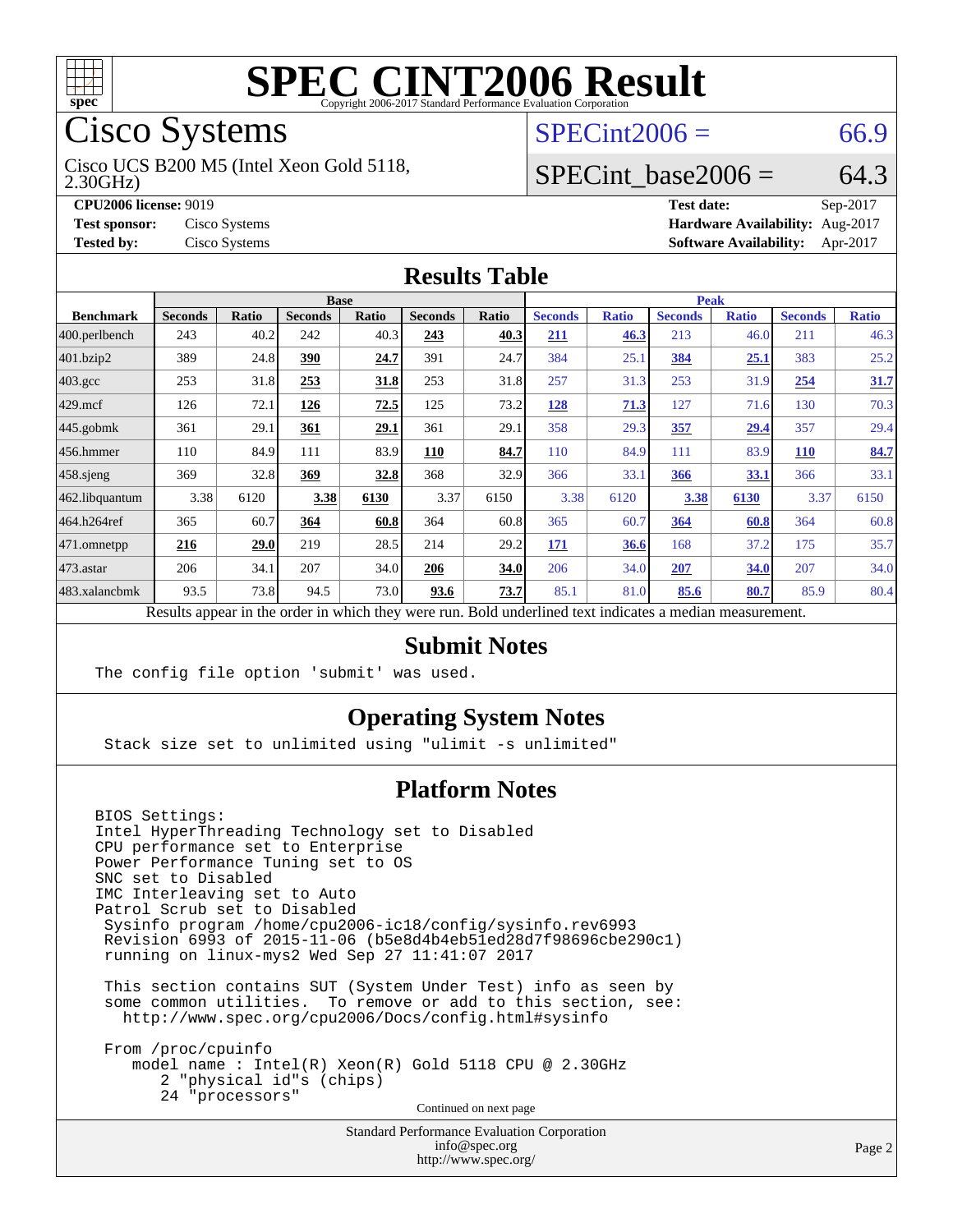

Cisco Systems

 $SPECint2006 = 66.9$  $SPECint2006 = 66.9$ 

2.30GHz) Cisco UCS B200 M5 (Intel Xeon Gold 5118,

SPECint base2006 =  $64.3$ 

**[CPU2006 license:](http://www.spec.org/auto/cpu2006/Docs/result-fields.html#CPU2006license)** 9019 **[Test date:](http://www.spec.org/auto/cpu2006/Docs/result-fields.html#Testdate)** Sep-2017 **[Test sponsor:](http://www.spec.org/auto/cpu2006/Docs/result-fields.html#Testsponsor)** Cisco Systems **[Hardware Availability:](http://www.spec.org/auto/cpu2006/Docs/result-fields.html#HardwareAvailability)** Aug-2017 **[Tested by:](http://www.spec.org/auto/cpu2006/Docs/result-fields.html#Testedby)** Cisco Systems **[Software Availability:](http://www.spec.org/auto/cpu2006/Docs/result-fields.html#SoftwareAvailability)** Apr-2017

#### **[Platform Notes \(Continued\)](http://www.spec.org/auto/cpu2006/Docs/result-fields.html#PlatformNotes)**

Standard Performance Evaluation Corporation [info@spec.org](mailto:info@spec.org) <http://www.spec.org/> Page 3 cores, siblings (Caution: counting these is hw and system dependent. The following excerpts from /proc/cpuinfo might not be reliable. Use with caution.) cpu cores : 12 siblings : 12 physical 0: cores 0 1 2 3 4 5 8 9 10 11 12 13 physical 1: cores 0 1 2 3 4 5 8 9 10 11 12 13 cache size : 16896 KB From /proc/meminfo<br>MemTotal: 394832636 kB HugePages\_Total: 0 Hugepagesize: 2048 kB /usr/bin/lsb\_release -d SUSE Linux Enterprise Server 12 SP2 From /etc/\*release\* /etc/\*version\* SuSE-release: SUSE Linux Enterprise Server 12 (x86\_64) VERSION = 12 PATCHLEVEL = 2 # This file is deprecated and will be removed in a future service pack or release. # Please check /etc/os-release for details about this release. os-release: NAME="SLES" VERSION="12-SP2" VERSION\_ID="12.2" PRETTY\_NAME="SUSE Linux Enterprise Server 12 SP2" ID="sles" ANSI\_COLOR="0;32" CPE\_NAME="cpe:/o:suse:sles:12:sp2" uname -a: Linux linux-mys2 4.4.21-69-default #1 SMP Tue Oct 25 10:58:20 UTC 2016 (9464f67) x86\_64 x86\_64 x86\_64 GNU/Linux run-level 3 Sep 25 19:49 SPEC is set to: /home/cpu2006-ic18 Filesystem Type Size Used Avail Use% Mounted on<br>
/dev/sda3 xfs 182G 25G 158G 14% /home xfs 182G 25G 158G 14% /home Additional information from dmidecode: Warning: Use caution when you interpret this section. The 'dmidecode' program reads system data which is "intended to allow hardware to be accurately determined", but the intent may not be met, as there are frequent changes to hardware, firmware, and the "DMTF SMBIOS" standard. BIOS Cisco Systems, Inc. B200M5.3.2.1d.5.0727171353 07/27/2017 Memory: Continued on next page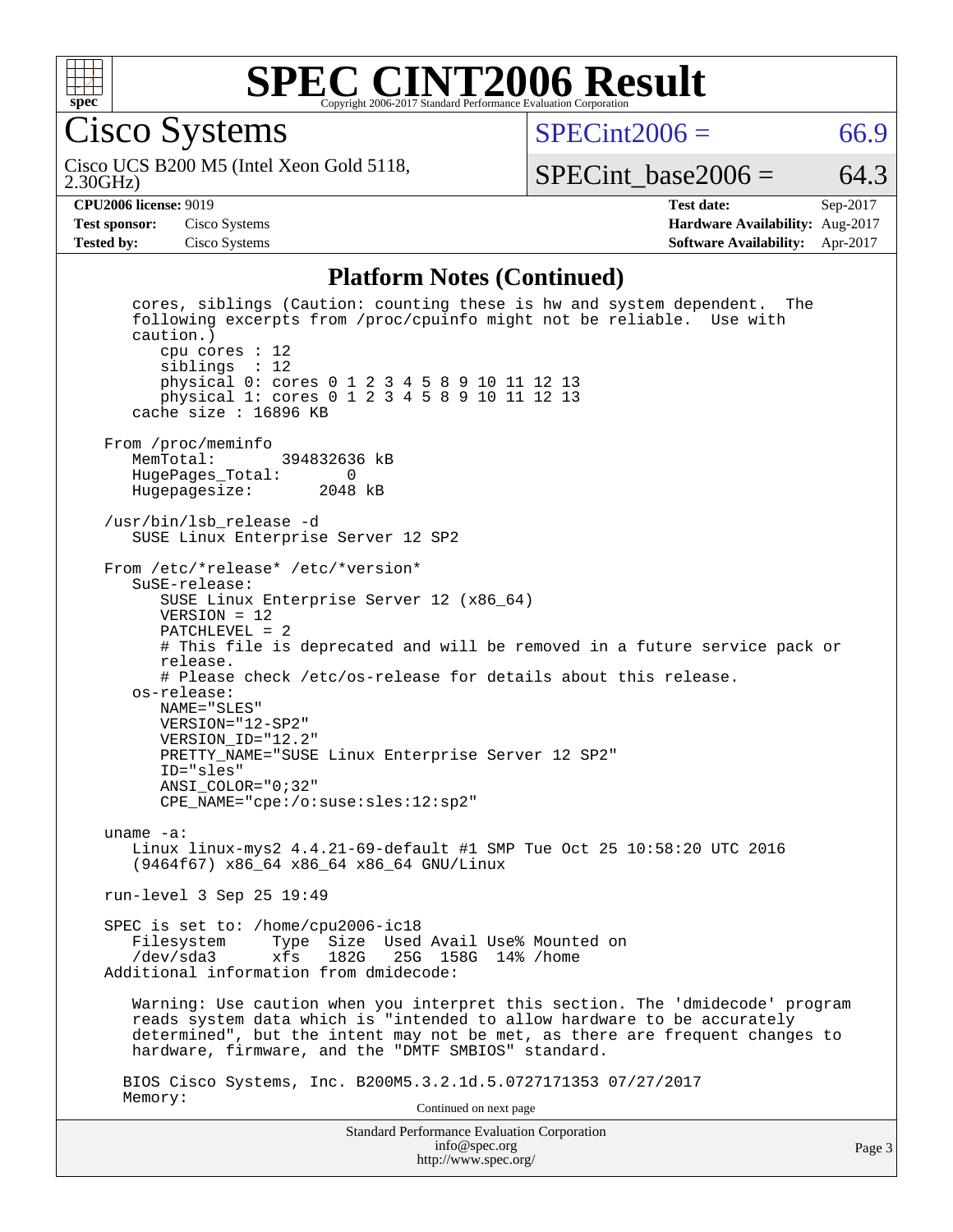

Cisco Systems

 $SPECint2006 = 66.9$  $SPECint2006 = 66.9$ 

2.30GHz) Cisco UCS B200 M5 (Intel Xeon Gold 5118,

SPECint base2006 =  $64.3$ **[CPU2006 license:](http://www.spec.org/auto/cpu2006/Docs/result-fields.html#CPU2006license)** 9019 **[Test date:](http://www.spec.org/auto/cpu2006/Docs/result-fields.html#Testdate)** Sep-2017

**[Test sponsor:](http://www.spec.org/auto/cpu2006/Docs/result-fields.html#Testsponsor)** Cisco Systems **[Hardware Availability:](http://www.spec.org/auto/cpu2006/Docs/result-fields.html#HardwareAvailability)** Aug-2017 **[Tested by:](http://www.spec.org/auto/cpu2006/Docs/result-fields.html#Testedby)** Cisco Systems **[Software Availability:](http://www.spec.org/auto/cpu2006/Docs/result-fields.html#SoftwareAvailability)** Apr-2017

#### **[Platform Notes \(Continued\)](http://www.spec.org/auto/cpu2006/Docs/result-fields.html#PlatformNotes)**

24x 0xCE00 M393A2G40EB2-CTD 16 GB 2 rank 2666 MHz, configured at 2400 MHz

(End of data from sysinfo program)

#### **[General Notes](http://www.spec.org/auto/cpu2006/Docs/result-fields.html#GeneralNotes)**

Environment variables set by runspec before the start of the run:  $KMP$  AFFINITY = "granularity=fine, compact" LD\_LIBRARY\_PATH = "/home/intel/compilers\_and\_libraries\_2018.0.082/linux/compiler/lib/ia32:/home/intel/compilers\_and\_libraries\_2018.0.082/linux/compiler/lib/intel64:/home/cpu2006-1.2/sh10.2"

OMP\_NUM\_THREADS = "24"

 Binaries compiled on a system with 1x Intel Core i7-4790 CPU + 32GB RAM memory using Redhat Enterprise Linux 7.2 Transparent Huge Pages enabled with: echo always > /sys/kernel/mm/transparent\_hugepage/enabled

## **[Base Compiler Invocation](http://www.spec.org/auto/cpu2006/Docs/result-fields.html#BaseCompilerInvocation)**

[C benchmarks](http://www.spec.org/auto/cpu2006/Docs/result-fields.html#Cbenchmarks): [icc -m64](http://www.spec.org/cpu2006/results/res2017q4/cpu2006-20171003-50267.flags.html#user_CCbase_intel_icc_64bit_bda6cc9af1fdbb0edc3795bac97ada53)

[C++ benchmarks:](http://www.spec.org/auto/cpu2006/Docs/result-fields.html#CXXbenchmarks) [icpc -m64](http://www.spec.org/cpu2006/results/res2017q4/cpu2006-20171003-50267.flags.html#user_CXXbase_intel_icpc_64bit_fc66a5337ce925472a5c54ad6a0de310)

## **[Base Portability Flags](http://www.spec.org/auto/cpu2006/Docs/result-fields.html#BasePortabilityFlags)**

 400.perlbench: [-DSPEC\\_CPU\\_LP64](http://www.spec.org/cpu2006/results/res2017q4/cpu2006-20171003-50267.flags.html#b400.perlbench_basePORTABILITY_DSPEC_CPU_LP64) [-DSPEC\\_CPU\\_LINUX\\_X64](http://www.spec.org/cpu2006/results/res2017q4/cpu2006-20171003-50267.flags.html#b400.perlbench_baseCPORTABILITY_DSPEC_CPU_LINUX_X64) 401.bzip2: [-DSPEC\\_CPU\\_LP64](http://www.spec.org/cpu2006/results/res2017q4/cpu2006-20171003-50267.flags.html#suite_basePORTABILITY401_bzip2_DSPEC_CPU_LP64) 403.gcc: [-DSPEC\\_CPU\\_LP64](http://www.spec.org/cpu2006/results/res2017q4/cpu2006-20171003-50267.flags.html#suite_basePORTABILITY403_gcc_DSPEC_CPU_LP64) 429.mcf: [-DSPEC\\_CPU\\_LP64](http://www.spec.org/cpu2006/results/res2017q4/cpu2006-20171003-50267.flags.html#suite_basePORTABILITY429_mcf_DSPEC_CPU_LP64) 445.gobmk: [-DSPEC\\_CPU\\_LP64](http://www.spec.org/cpu2006/results/res2017q4/cpu2006-20171003-50267.flags.html#suite_basePORTABILITY445_gobmk_DSPEC_CPU_LP64) 456.hmmer: [-DSPEC\\_CPU\\_LP64](http://www.spec.org/cpu2006/results/res2017q4/cpu2006-20171003-50267.flags.html#suite_basePORTABILITY456_hmmer_DSPEC_CPU_LP64) 458.sjeng: [-DSPEC\\_CPU\\_LP64](http://www.spec.org/cpu2006/results/res2017q4/cpu2006-20171003-50267.flags.html#suite_basePORTABILITY458_sjeng_DSPEC_CPU_LP64) 462.libquantum: [-DSPEC\\_CPU\\_LP64](http://www.spec.org/cpu2006/results/res2017q4/cpu2006-20171003-50267.flags.html#suite_basePORTABILITY462_libquantum_DSPEC_CPU_LP64) [-DSPEC\\_CPU\\_LINUX](http://www.spec.org/cpu2006/results/res2017q4/cpu2006-20171003-50267.flags.html#b462.libquantum_baseCPORTABILITY_DSPEC_CPU_LINUX) 464.h264ref: [-DSPEC\\_CPU\\_LP64](http://www.spec.org/cpu2006/results/res2017q4/cpu2006-20171003-50267.flags.html#suite_basePORTABILITY464_h264ref_DSPEC_CPU_LP64) 471.omnetpp: [-DSPEC\\_CPU\\_LP64](http://www.spec.org/cpu2006/results/res2017q4/cpu2006-20171003-50267.flags.html#suite_basePORTABILITY471_omnetpp_DSPEC_CPU_LP64) 473.astar: [-DSPEC\\_CPU\\_LP64](http://www.spec.org/cpu2006/results/res2017q4/cpu2006-20171003-50267.flags.html#suite_basePORTABILITY473_astar_DSPEC_CPU_LP64) 483.xalancbmk: [-DSPEC\\_CPU\\_LP64](http://www.spec.org/cpu2006/results/res2017q4/cpu2006-20171003-50267.flags.html#suite_basePORTABILITY483_xalancbmk_DSPEC_CPU_LP64) [-DSPEC\\_CPU\\_LINUX](http://www.spec.org/cpu2006/results/res2017q4/cpu2006-20171003-50267.flags.html#b483.xalancbmk_baseCXXPORTABILITY_DSPEC_CPU_LINUX)

# **[Base Optimization Flags](http://www.spec.org/auto/cpu2006/Docs/result-fields.html#BaseOptimizationFlags)**

[C benchmarks](http://www.spec.org/auto/cpu2006/Docs/result-fields.html#Cbenchmarks):

[-xCORE-AVX2](http://www.spec.org/cpu2006/results/res2017q4/cpu2006-20171003-50267.flags.html#user_CCbase_f-xCORE-AVX2) [-ipo](http://www.spec.org/cpu2006/results/res2017q4/cpu2006-20171003-50267.flags.html#user_CCbase_f-ipo) [-O3](http://www.spec.org/cpu2006/results/res2017q4/cpu2006-20171003-50267.flags.html#user_CCbase_f-O3) [-no-prec-div](http://www.spec.org/cpu2006/results/res2017q4/cpu2006-20171003-50267.flags.html#user_CCbase_f-no-prec-div) [-parallel](http://www.spec.org/cpu2006/results/res2017q4/cpu2006-20171003-50267.flags.html#user_CCbase_f-parallel) [-qopt-prefetch](http://www.spec.org/cpu2006/results/res2017q4/cpu2006-20171003-50267.flags.html#user_CCbase_f-qopt-prefetch) [-auto-p32](http://www.spec.org/cpu2006/results/res2017q4/cpu2006-20171003-50267.flags.html#user_CCbase_f-auto-p32)

Continued on next page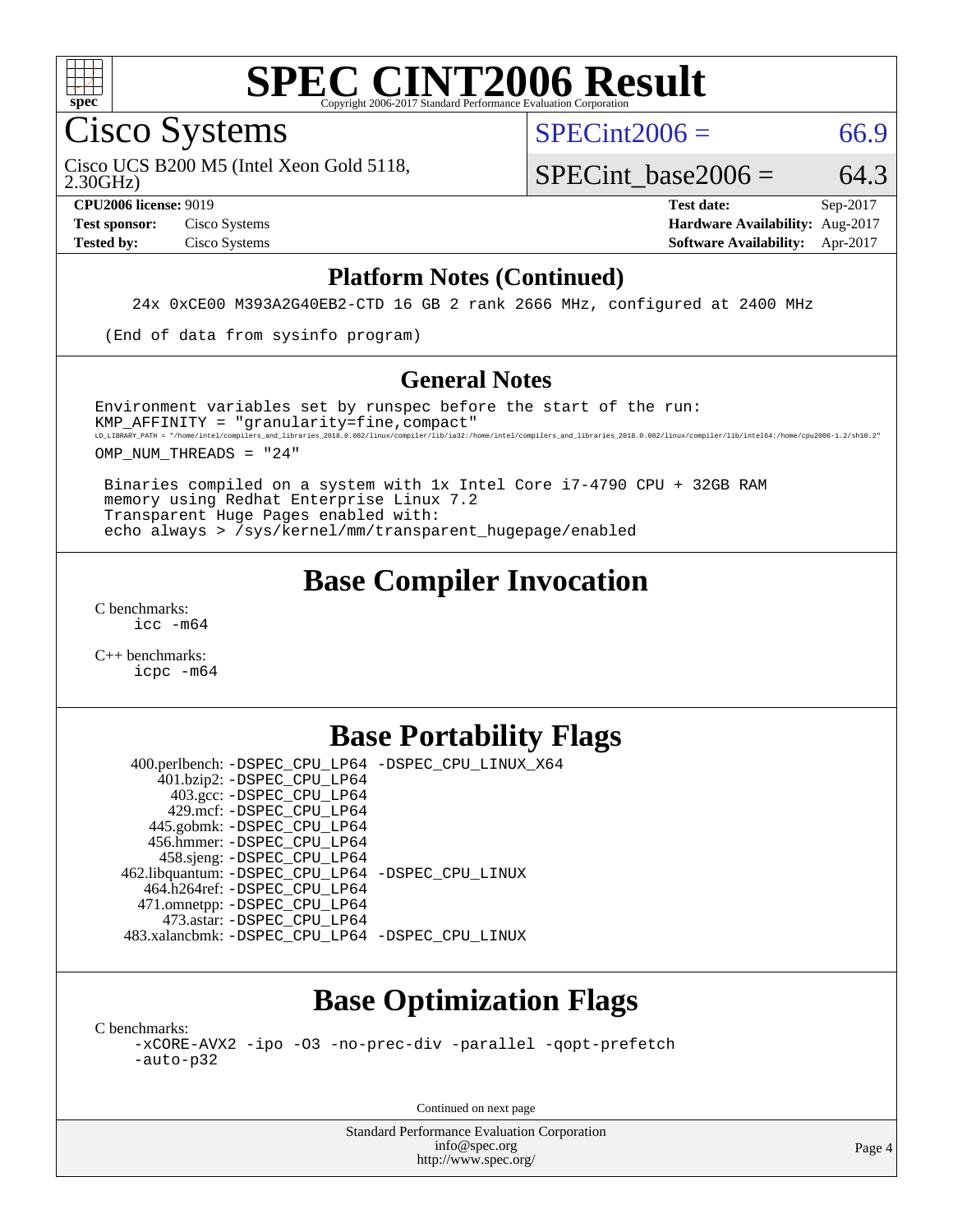

Cisco Systems

 $SPECint2006 = 66.9$  $SPECint2006 = 66.9$ 

2.30GHz) Cisco UCS B200 M5 (Intel Xeon Gold 5118,

SPECint base2006 =  $64.3$ 

**[CPU2006 license:](http://www.spec.org/auto/cpu2006/Docs/result-fields.html#CPU2006license)** 9019 **[Test date:](http://www.spec.org/auto/cpu2006/Docs/result-fields.html#Testdate)** Sep-2017 **[Test sponsor:](http://www.spec.org/auto/cpu2006/Docs/result-fields.html#Testsponsor)** Cisco Systems **[Hardware Availability:](http://www.spec.org/auto/cpu2006/Docs/result-fields.html#HardwareAvailability)** Aug-2017 **[Tested by:](http://www.spec.org/auto/cpu2006/Docs/result-fields.html#Testedby)** Cisco Systems **[Software Availability:](http://www.spec.org/auto/cpu2006/Docs/result-fields.html#SoftwareAvailability)** Apr-2017

# **[Base Optimization Flags \(Continued\)](http://www.spec.org/auto/cpu2006/Docs/result-fields.html#BaseOptimizationFlags)**

[C++ benchmarks:](http://www.spec.org/auto/cpu2006/Docs/result-fields.html#CXXbenchmarks)

[-xCORE-AVX2](http://www.spec.org/cpu2006/results/res2017q4/cpu2006-20171003-50267.flags.html#user_CXXbase_f-xCORE-AVX2) [-ipo](http://www.spec.org/cpu2006/results/res2017q4/cpu2006-20171003-50267.flags.html#user_CXXbase_f-ipo) [-O3](http://www.spec.org/cpu2006/results/res2017q4/cpu2006-20171003-50267.flags.html#user_CXXbase_f-O3) [-no-prec-div](http://www.spec.org/cpu2006/results/res2017q4/cpu2006-20171003-50267.flags.html#user_CXXbase_f-no-prec-div) [-qopt-prefetch](http://www.spec.org/cpu2006/results/res2017q4/cpu2006-20171003-50267.flags.html#user_CXXbase_f-qopt-prefetch) [-auto-p32](http://www.spec.org/cpu2006/results/res2017q4/cpu2006-20171003-50267.flags.html#user_CXXbase_f-auto-p32) [-Wl,-z,muldefs](http://www.spec.org/cpu2006/results/res2017q4/cpu2006-20171003-50267.flags.html#user_CXXbase_link_force_multiple1_74079c344b956b9658436fd1b6dd3a8a) [-L/home/cpu2006-1.2/sh10.2 -lsmartheap64](http://www.spec.org/cpu2006/results/res2017q4/cpu2006-20171003-50267.flags.html#user_CXXbase_SmartHeap64_e2d24ac0543142f6e306419dfa5f6c57)

## **[Base Other Flags](http://www.spec.org/auto/cpu2006/Docs/result-fields.html#BaseOtherFlags)**

[C benchmarks](http://www.spec.org/auto/cpu2006/Docs/result-fields.html#Cbenchmarks):

403.gcc: [-Dalloca=\\_alloca](http://www.spec.org/cpu2006/results/res2017q4/cpu2006-20171003-50267.flags.html#b403.gcc_baseEXTRA_CFLAGS_Dalloca_be3056838c12de2578596ca5467af7f3)

## **[Peak Compiler Invocation](http://www.spec.org/auto/cpu2006/Docs/result-fields.html#PeakCompilerInvocation)**

[C benchmarks \(except as noted below\)](http://www.spec.org/auto/cpu2006/Docs/result-fields.html#Cbenchmarksexceptasnotedbelow):

[icc -m64](http://www.spec.org/cpu2006/results/res2017q4/cpu2006-20171003-50267.flags.html#user_CCpeak_intel_icc_64bit_bda6cc9af1fdbb0edc3795bac97ada53)

400.perlbench: [icc -m32 -L/opt/intel/compilers\\_and\\_libraries\\_2017/linux/lib/ia32](http://www.spec.org/cpu2006/results/res2017q4/cpu2006-20171003-50267.flags.html#user_peakCCLD400_perlbench_intel_icc_c29f3ff5a7ed067b11e4ec10a03f03ae)

445.gobmk: [icc -m32 -L/opt/intel/compilers\\_and\\_libraries\\_2017/linux/lib/ia32](http://www.spec.org/cpu2006/results/res2017q4/cpu2006-20171003-50267.flags.html#user_peakCCLD445_gobmk_intel_icc_c29f3ff5a7ed067b11e4ec10a03f03ae)

[C++ benchmarks \(except as noted below\):](http://www.spec.org/auto/cpu2006/Docs/result-fields.html#CXXbenchmarksexceptasnotedbelow)

[icc -m32 -L/opt/intel/compilers\\_and\\_libraries\\_2017/linux/lib/ia32](http://www.spec.org/cpu2006/results/res2017q4/cpu2006-20171003-50267.flags.html#user_CXXpeak_intel_icc_c29f3ff5a7ed067b11e4ec10a03f03ae)

473.astar: [icpc -m64](http://www.spec.org/cpu2006/results/res2017q4/cpu2006-20171003-50267.flags.html#user_peakCXXLD473_astar_intel_icpc_64bit_fc66a5337ce925472a5c54ad6a0de310)

### **[Peak Portability Flags](http://www.spec.org/auto/cpu2006/Docs/result-fields.html#PeakPortabilityFlags)**

 400.perlbench: [-D\\_FILE\\_OFFSET\\_BITS=64](http://www.spec.org/cpu2006/results/res2017q4/cpu2006-20171003-50267.flags.html#user_peakPORTABILITY400_perlbench_file_offset_bits_64_438cf9856305ebd76870a2c6dc2689ab) [-DSPEC\\_CPU\\_LINUX\\_IA32](http://www.spec.org/cpu2006/results/res2017q4/cpu2006-20171003-50267.flags.html#b400.perlbench_peakCPORTABILITY_DSPEC_CPU_LINUX_IA32) 401.bzip2: [-DSPEC\\_CPU\\_LP64](http://www.spec.org/cpu2006/results/res2017q4/cpu2006-20171003-50267.flags.html#suite_peakPORTABILITY401_bzip2_DSPEC_CPU_LP64) 403.gcc: [-DSPEC\\_CPU\\_LP64](http://www.spec.org/cpu2006/results/res2017q4/cpu2006-20171003-50267.flags.html#suite_peakPORTABILITY403_gcc_DSPEC_CPU_LP64) 429.mcf: [-DSPEC\\_CPU\\_LP64](http://www.spec.org/cpu2006/results/res2017q4/cpu2006-20171003-50267.flags.html#suite_peakPORTABILITY429_mcf_DSPEC_CPU_LP64) 445.gobmk: [-D\\_FILE\\_OFFSET\\_BITS=64](http://www.spec.org/cpu2006/results/res2017q4/cpu2006-20171003-50267.flags.html#user_peakPORTABILITY445_gobmk_file_offset_bits_64_438cf9856305ebd76870a2c6dc2689ab) 456.hmmer: [-DSPEC\\_CPU\\_LP64](http://www.spec.org/cpu2006/results/res2017q4/cpu2006-20171003-50267.flags.html#suite_peakPORTABILITY456_hmmer_DSPEC_CPU_LP64) 458.sjeng: [-DSPEC\\_CPU\\_LP64](http://www.spec.org/cpu2006/results/res2017q4/cpu2006-20171003-50267.flags.html#suite_peakPORTABILITY458_sjeng_DSPEC_CPU_LP64) 462.libquantum: [-DSPEC\\_CPU\\_LP64](http://www.spec.org/cpu2006/results/res2017q4/cpu2006-20171003-50267.flags.html#suite_peakPORTABILITY462_libquantum_DSPEC_CPU_LP64) [-DSPEC\\_CPU\\_LINUX](http://www.spec.org/cpu2006/results/res2017q4/cpu2006-20171003-50267.flags.html#b462.libquantum_peakCPORTABILITY_DSPEC_CPU_LINUX) 464.h264ref: [-DSPEC\\_CPU\\_LP64](http://www.spec.org/cpu2006/results/res2017q4/cpu2006-20171003-50267.flags.html#suite_peakPORTABILITY464_h264ref_DSPEC_CPU_LP64) 471.omnetpp: [-D\\_FILE\\_OFFSET\\_BITS=64](http://www.spec.org/cpu2006/results/res2017q4/cpu2006-20171003-50267.flags.html#user_peakPORTABILITY471_omnetpp_file_offset_bits_64_438cf9856305ebd76870a2c6dc2689ab) 473.astar: [-DSPEC\\_CPU\\_LP64](http://www.spec.org/cpu2006/results/res2017q4/cpu2006-20171003-50267.flags.html#suite_peakPORTABILITY473_astar_DSPEC_CPU_LP64) 483.xalancbmk: [-D\\_FILE\\_OFFSET\\_BITS=64](http://www.spec.org/cpu2006/results/res2017q4/cpu2006-20171003-50267.flags.html#user_peakPORTABILITY483_xalancbmk_file_offset_bits_64_438cf9856305ebd76870a2c6dc2689ab) [-DSPEC\\_CPU\\_LINUX](http://www.spec.org/cpu2006/results/res2017q4/cpu2006-20171003-50267.flags.html#b483.xalancbmk_peakCXXPORTABILITY_DSPEC_CPU_LINUX)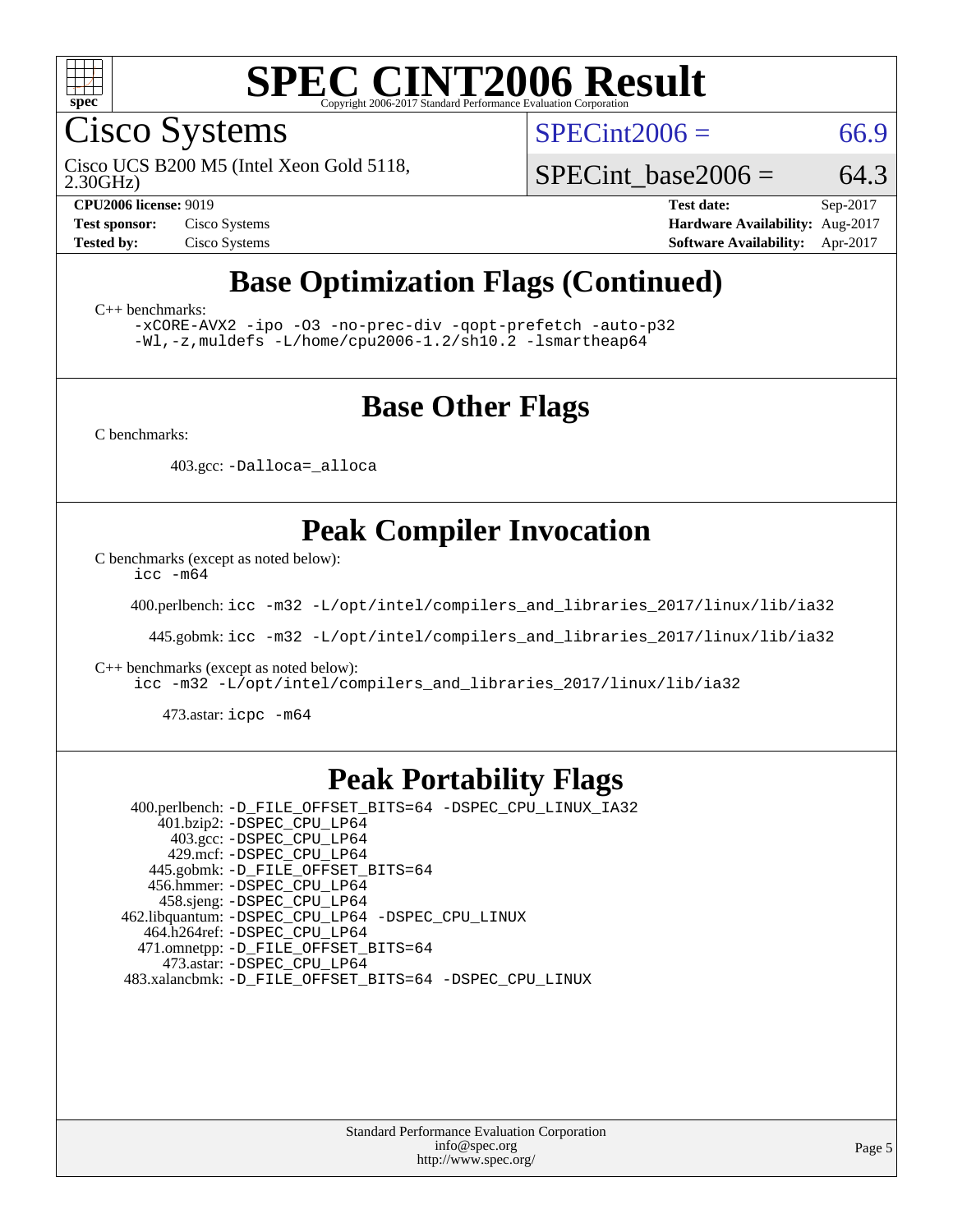

Cisco Systems

 $SPECint2006 = 66.9$  $SPECint2006 = 66.9$ 

2.30GHz) Cisco UCS B200 M5 (Intel Xeon Gold 5118,

 $SPECTnt\_base2006 = 64.3$ 

| <b>Test sponsor:</b> | Cisco Systems |
|----------------------|---------------|
| <b>Tested by:</b>    | Cisco Systems |

**[CPU2006 license:](http://www.spec.org/auto/cpu2006/Docs/result-fields.html#CPU2006license)** 9019 **[Test date:](http://www.spec.org/auto/cpu2006/Docs/result-fields.html#Testdate)** Sep-2017 **[Hardware Availability:](http://www.spec.org/auto/cpu2006/Docs/result-fields.html#HardwareAvailability)** Aug-2017 **[Software Availability:](http://www.spec.org/auto/cpu2006/Docs/result-fields.html#SoftwareAvailability)** Apr-2017

# **[Peak Optimization Flags](http://www.spec.org/auto/cpu2006/Docs/result-fields.html#PeakOptimizationFlags)**

#### [C benchmarks](http://www.spec.org/auto/cpu2006/Docs/result-fields.html#Cbenchmarks):

|                   | 400.perlbench: -prof-gen(pass 1) -prof-use(pass 2) -xCORE-AVX2(pass 2)<br>$-par-num-threads=1(pass 1) -ipo(pass 2) -03(pass 2)$<br>-no-prec-div(pass 2) -qopt-prefetch                                                                         |
|-------------------|------------------------------------------------------------------------------------------------------------------------------------------------------------------------------------------------------------------------------------------------|
|                   | $401 \text{.}$ bzip2: -prof-gen(pass 1) -prof-use(pass 2) -xCORE-AVX2(pass 2)<br>$-par-num-threads=1(pass 1) -ipo(pass 2) -03(pass 2)$<br>-no-prec-div -auto-ilp32 -qopt-prefetch                                                              |
|                   | 403.gcc: -xCORE-AVX2 -ipo -03 -no-prec-div -inline-calloc<br>-qopt-malloc-options=3 -auto-ilp32                                                                                                                                                |
|                   | 429.mcf: -xCORE-AVX2 -ipo -03 -no-prec-div -parallel<br>-gopt-prefetch -auto-p32                                                                                                                                                               |
|                   | 445.gobmk: -prof-gen(pass 1) -prof-use(pass 2) -xCORE-AVX2(pass 2)<br>$-par-num-threads = 1 (pass 1) - ipo (pass 2) -03 (pass 2)$<br>$-no-prec-div(pass 2)$                                                                                    |
|                   | 456.hmmer: basepeak = $yes$                                                                                                                                                                                                                    |
|                   | 458.sjeng: -prof-gen(pass 1) -prof-use(pass 2) -xCORE-AVX2(pass 2)<br>$-par-num-threads=1(pass 1) -ipo(pass 2) -03(pass 2)$<br>-no-prec-div(pass 2) -unroll4                                                                                   |
|                   | $462$ .libquantum: basepeak = yes                                                                                                                                                                                                              |
|                   | $464.h264$ ref: basepeak = yes                                                                                                                                                                                                                 |
| $C++$ benchmarks: |                                                                                                                                                                                                                                                |
|                   | 471.omnetpp: -prof-gen(pass 1) -prof-use(pass 2) -xCORE-AVX2(pass 2)<br>$-par-num-threads=1(pass 1) -ipo(pass 2) -03(pass 2)$<br>-no-prec-div(pass 2) -qopt-ra-region-strategy=block<br>-Wl,-z, muldefs -L/home/cpu2006-1.2/sh10.2 -lsmartheap |
|                   | 473.astar: -xCORE-AVX2 -ipo -03 -no-prec-div -qopt-prefetch<br>$-auto-p32 - W1, -z$ , muldefs<br>$-L/home/cpu2006-1.2/sh10.2 -lsmartheap64$                                                                                                    |
|                   | 483.xalancbmk: -xCORE-AVX2 -ipo -03 -no-prec-div -qopt-prefetch<br>$-Wl$ , -z, muldefs -L/home/cpu2006-1.2/sh10.2 -lsmartheap                                                                                                                  |
|                   |                                                                                                                                                                                                                                                |

## **[Peak Other Flags](http://www.spec.org/auto/cpu2006/Docs/result-fields.html#PeakOtherFlags)**

[C benchmarks](http://www.spec.org/auto/cpu2006/Docs/result-fields.html#Cbenchmarks):

Continued on next page